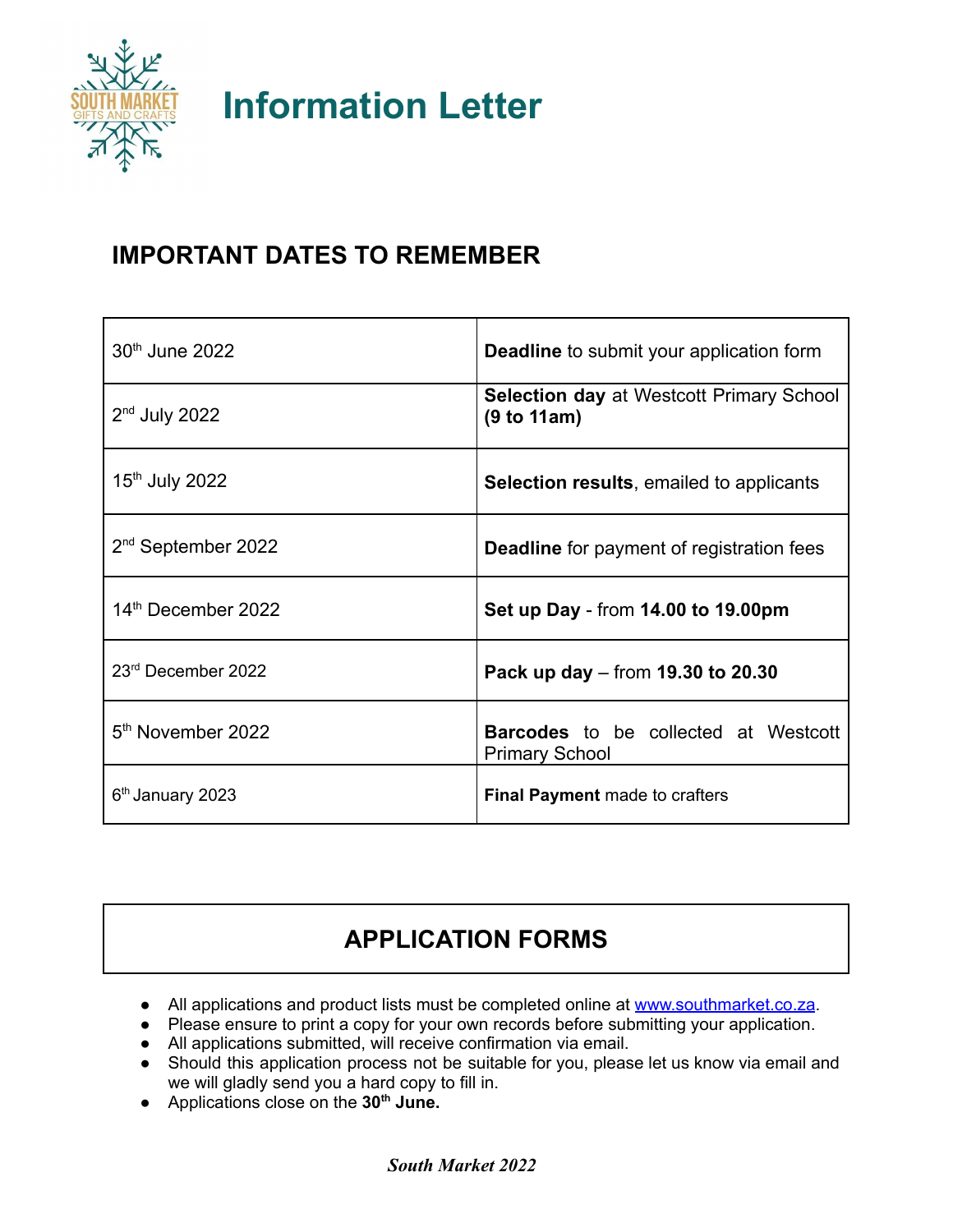# **SELECTION PROCESS**

Should you take part in the market, your products should have the following criteria to be successful at our market;

- Original craft with your design
- New fresh and exciting ideas
- Make an effort to reinvent the look of your stand
- Suitable as Christmas and other gifts
- Exceptionally well- presented merchandise
- Reasonably priced
- Must have enough stock for the entire market duration

#### **Selection notes**:

- All pricing must be visible on products.
- Round your products off to the nearest rand.

#### **All foodstuff must have:**

- List of ingredients
- How to store your product, before and after opening.
- Expiry date

### **SOUTH MARKET SELECTION DAY ON 2 ND JULY**

- All exhibitors coming for approval have the opportunity to set up their display anytime between **9am to 11am.** Please note that this approval is **ONLY** for South Market applicants. No other markets will be present.
- Please note for the selection day, that any foodstuff coming for approval must please be submitted in closed disposable containers with tasters/samples marked with applicant's name and left on your table.